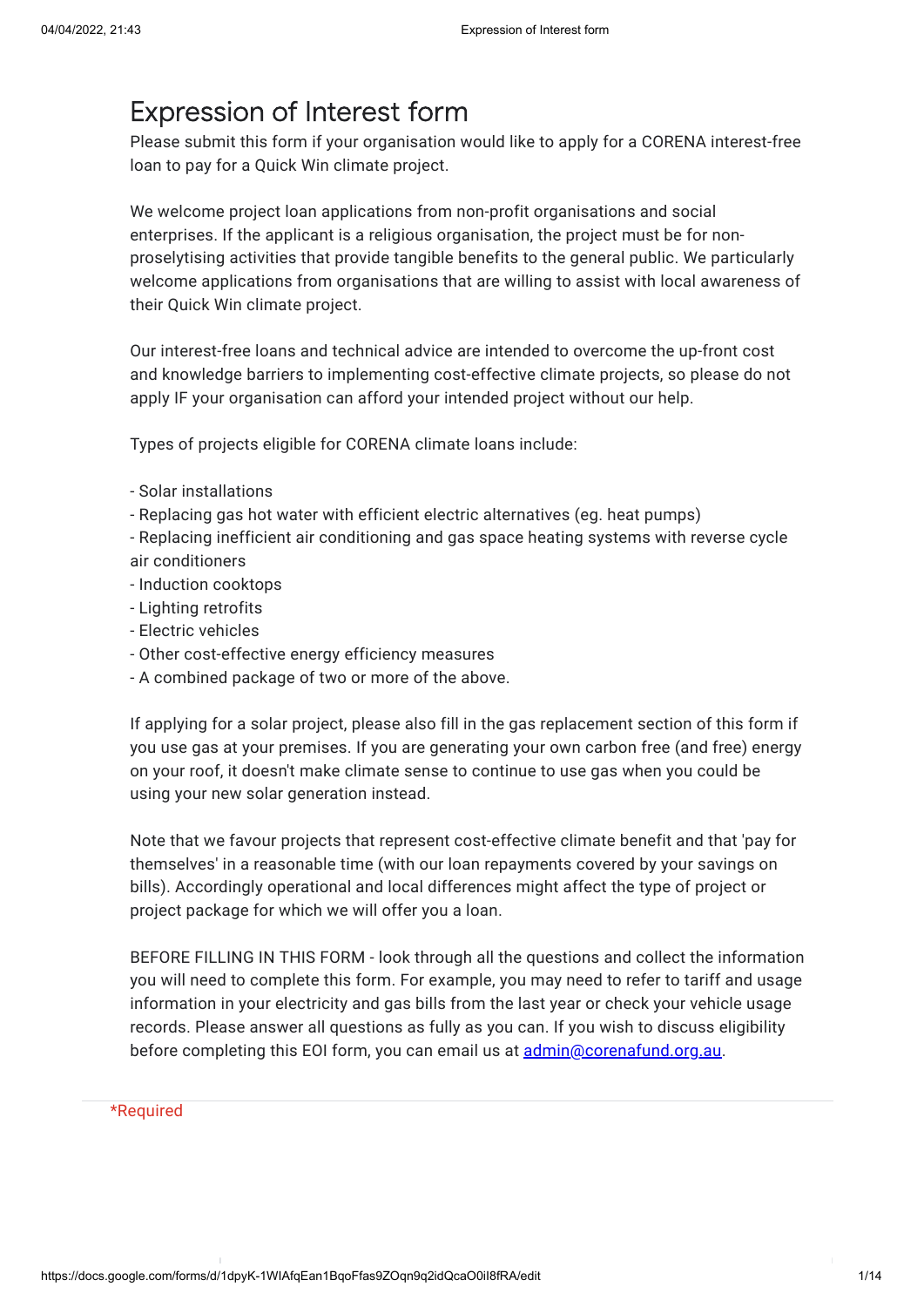**Overview** of energy and/or vehicle use

Please answer all questions in this section to give us an overview of your operations. Subsequent sections can be answered or skipped in accordance with your preferred type of project.

NOTE: These few overview questions are VERY important, but we've not set them as being mandatory so that you can move freely between different sections and see all the information we require before you begin. All questions set as mandatory, like the name and contact details for your organisation, are in the last section of this form.

1. Please tell us about your electricity use. Is it grid electricity, or do you already have a solar installation or buy some sort of 'green' electricity?

2. Please tell us about your gas use (if any). Is it mains gas or bottled gas? And what do you use it for (eg. space heating, hot water, cooking, pool heating)?

3. Please tell us about your vehicle use (if any). Does your organisation own or lease vehicles? How many? What are they used for?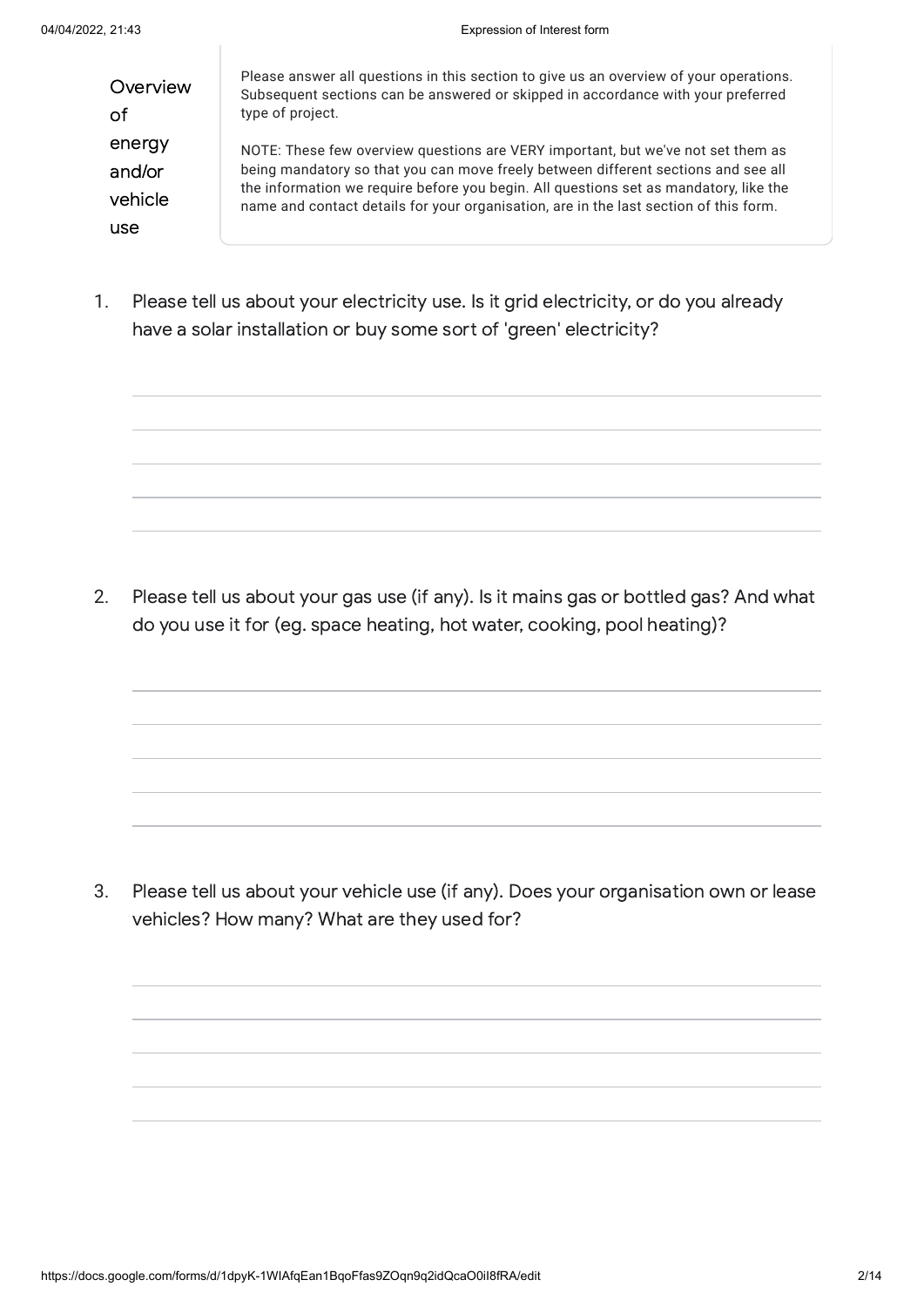4. Are you interested in a loan for a solar PV and/or energy efficiency project?

*Mark only one oval.*

- Yes *Skip to question 5*
- No skip to questions for gas replacement projects *Skip to question 31*
- No skip to questions for electric vehicle projects *Skip to question 36*

Solar and energy efficiency Please answer the questions in this section as best you can if you are seeking a loan for a solar installation and/or energy efficiency measures.

- 5. Who owns your premises?
- 6. Lease duration (if premises are leased)
- 7. Do you have permission from the owner? Indicate permission for desired solar installation and/or energy efficiency work (if premises are leased)
- 8. Do you need local council approval for installing solar panels, or for installing panels on tilt frames?
- 9. Heritage site or precinct? Is your building heritage listed or in a heritage precinct?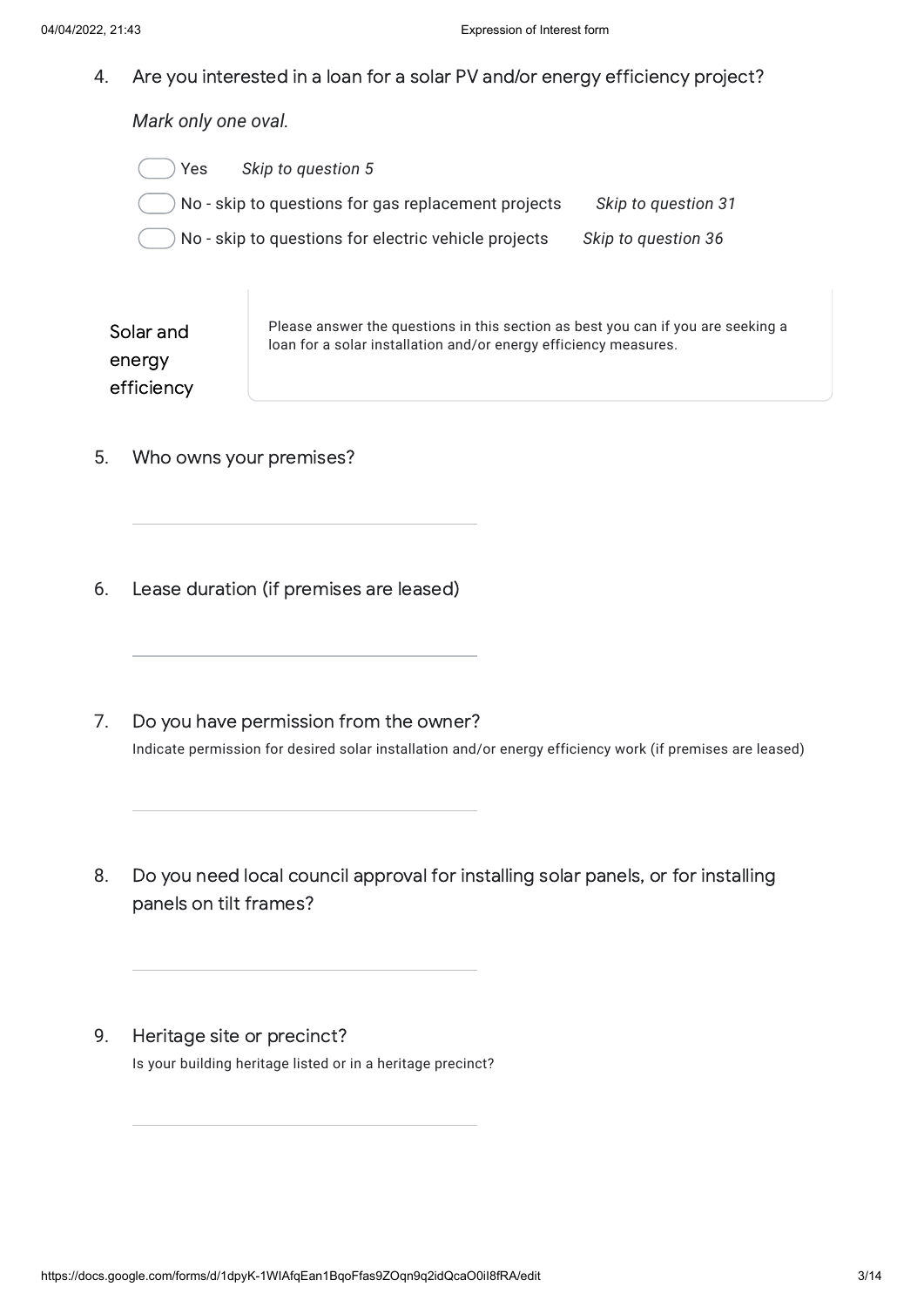10. Site checked by installer?

> Have you had a site visit to check suitability of your premises for a solar installation or energy efficiency upgrade?

- 11. Roof material, orientation, and slope
- 12. Roof shading How much shading, if any? What time of day is it shaded?
- 13. Roof condition

Any repairs needed before installing solar?

14. Condition of existing wiring

> Is any new electrical work, other than standard electrical work for a solar installation, required before installing solar?

15. Multiple buildings or meters?

> If you have multiple buildings or meter boxes, please indicate which buildings or areas are serviced by each meter box.

16. Single-phase or 3-phase meter(s)?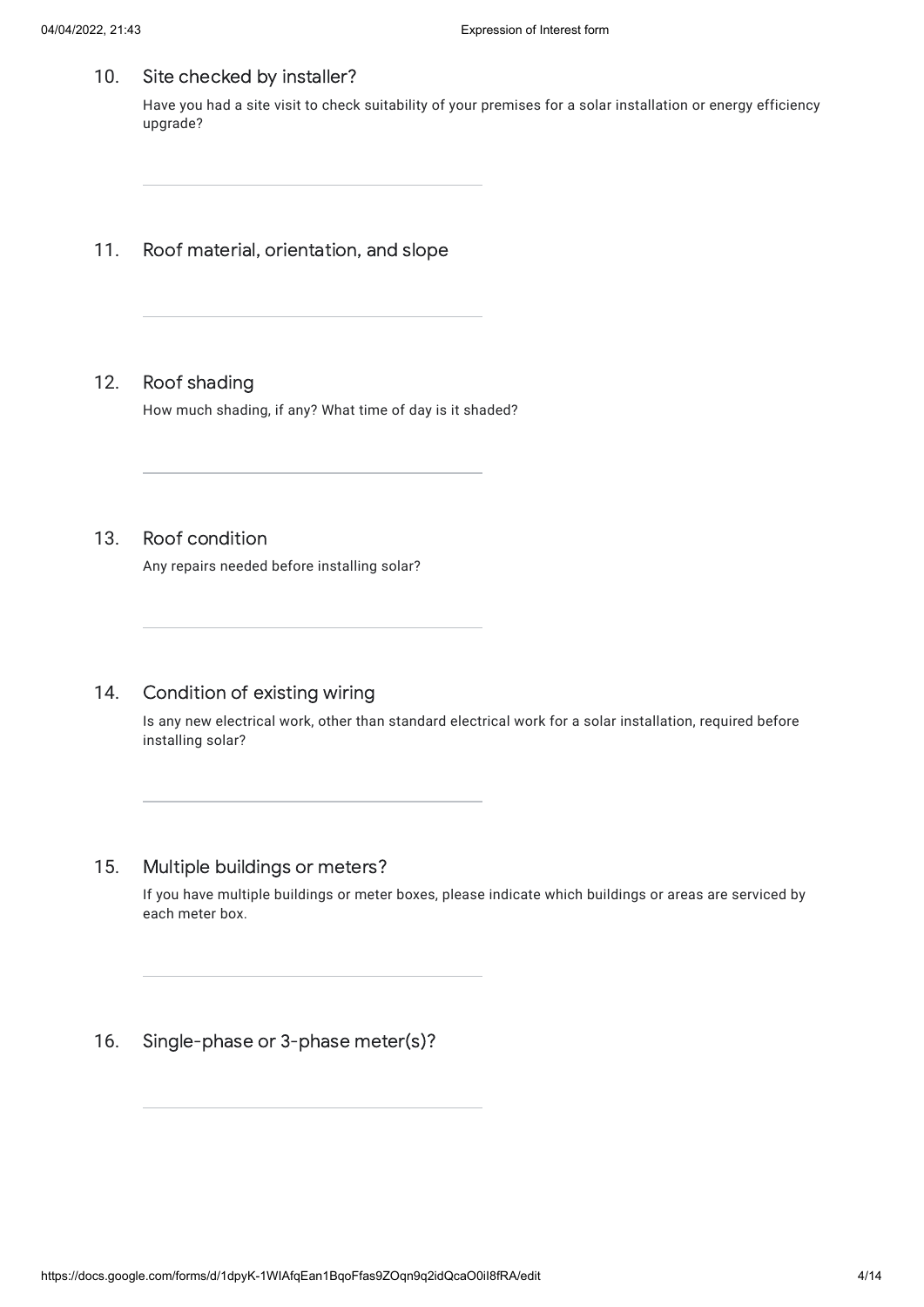- 17. Capacity in amps of your meter(s) This question is very important in SA! (and possibly other areas)
- 18. Have your premises had an energy efficiency evaluation? If so, please enter details and email us a copy of the energy efficiency report.
- 19. Identified energy efficiency opportuntities List any energy efficiency measures you would like to implement.
- 20. Do you have outside security lighting?

If your electricity usage includes electricity used for security lighting, please indicate the number of lights, type, and Watts.

21. Solar hot water?

> If you want to install solar hot water as part of this project, please tell us about your current hot water usage and existing system.

22. What electrical appliances and lights are used during daylight hours?

List everything that uses electricity during the hours solar panels are generating electricity, and note any particularly high usage of appliances.

23. Operating hours of your premises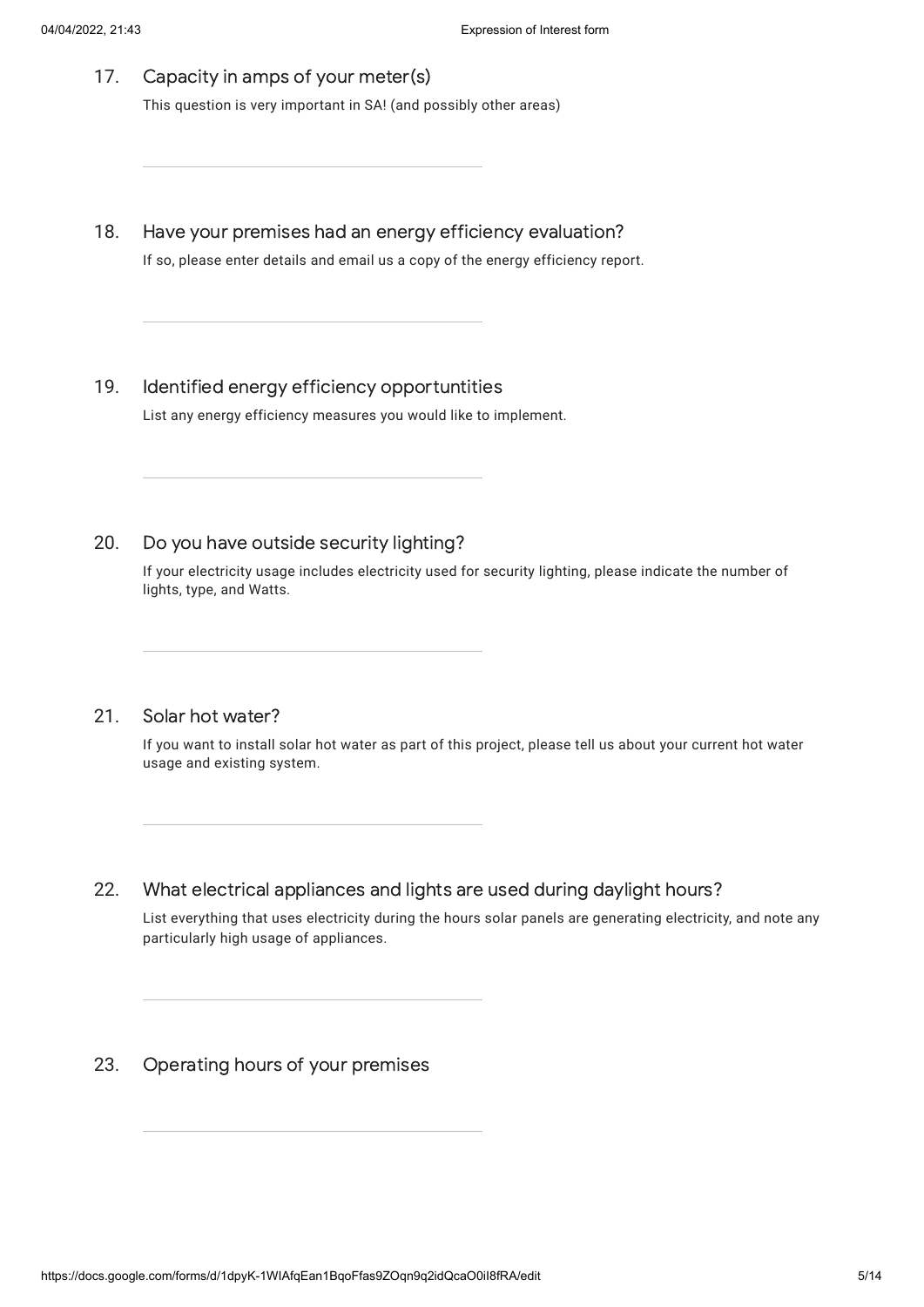24. Electricity provider and applicable rates

Name of provider, peak and off peak rates, summer and winter rates, and feed-in-tariff

#### 25. Local network solar regulations and restrictions

Enter any local or state regulations, or restrictions imposed by your electricity provider, that will affect a solar installation at your premises.

#### 26. Electricity usage over last year

Enter details from your electricity bills over the last year, showing quarterly/monthly usage at each rate (peak, off-peak, summer/winter, etc) and the quarterly/monthly and annual totals for each. OR, please scan and send us copies of your bills over the last year. Send scans to [admin@corenafund.org.au](mailto:admin@corenafund.org.au)

#### 27. Percentage of usage in daytime

Your best guess at what percentage of your electricity use is in daytime hours

28. Differences between summer and winter electricity use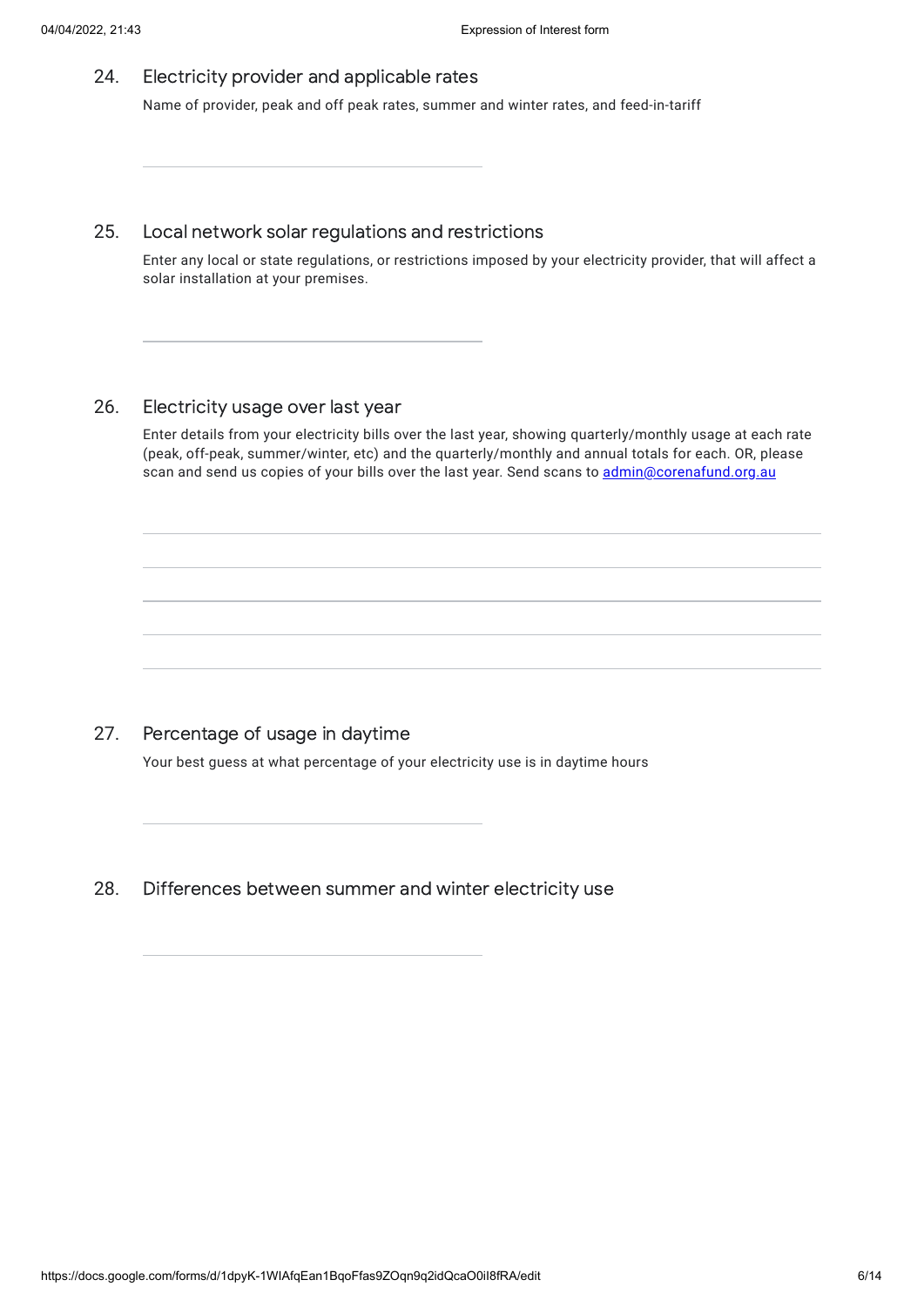29.

| 29. | QUOTE(S).            | If you already have quotes for a solar installation and/or energy efficiency<br>measures, please tell us about them below AND SEND US COPIES OF THE |                     |
|-----|----------------------|-----------------------------------------------------------------------------------------------------------------------------------------------------|---------------------|
|     |                      |                                                                                                                                                     |                     |
|     |                      |                                                                                                                                                     |                     |
| 30. | appliances?          | Are you interested in a loan for replacing gas use with efficient electric                                                                          |                     |
|     |                      | Mark only one oval.                                                                                                                                 |                     |
|     | Yes                  | Skip to question 31                                                                                                                                 |                     |
|     |                      | No - skip to questions for electric vehicle projects                                                                                                | Skip to question 36 |
|     |                      | No - I've finished. Go to 'About your organisation'                                                                                                 | Skip to question 47 |
|     | Replacing<br>gas use | Please answer the questions in this section as best you can if you are seeking a loan<br>to replace gas use with efficient electrical appliances.   |                     |
|     |                      |                                                                                                                                                     |                     |

- 31. Gas amount used annually (MJ), and type of gas (mains gas or bottled)
- 32. What gas is used for, the relative proportion for each use, and the type and brand of the gas appliances.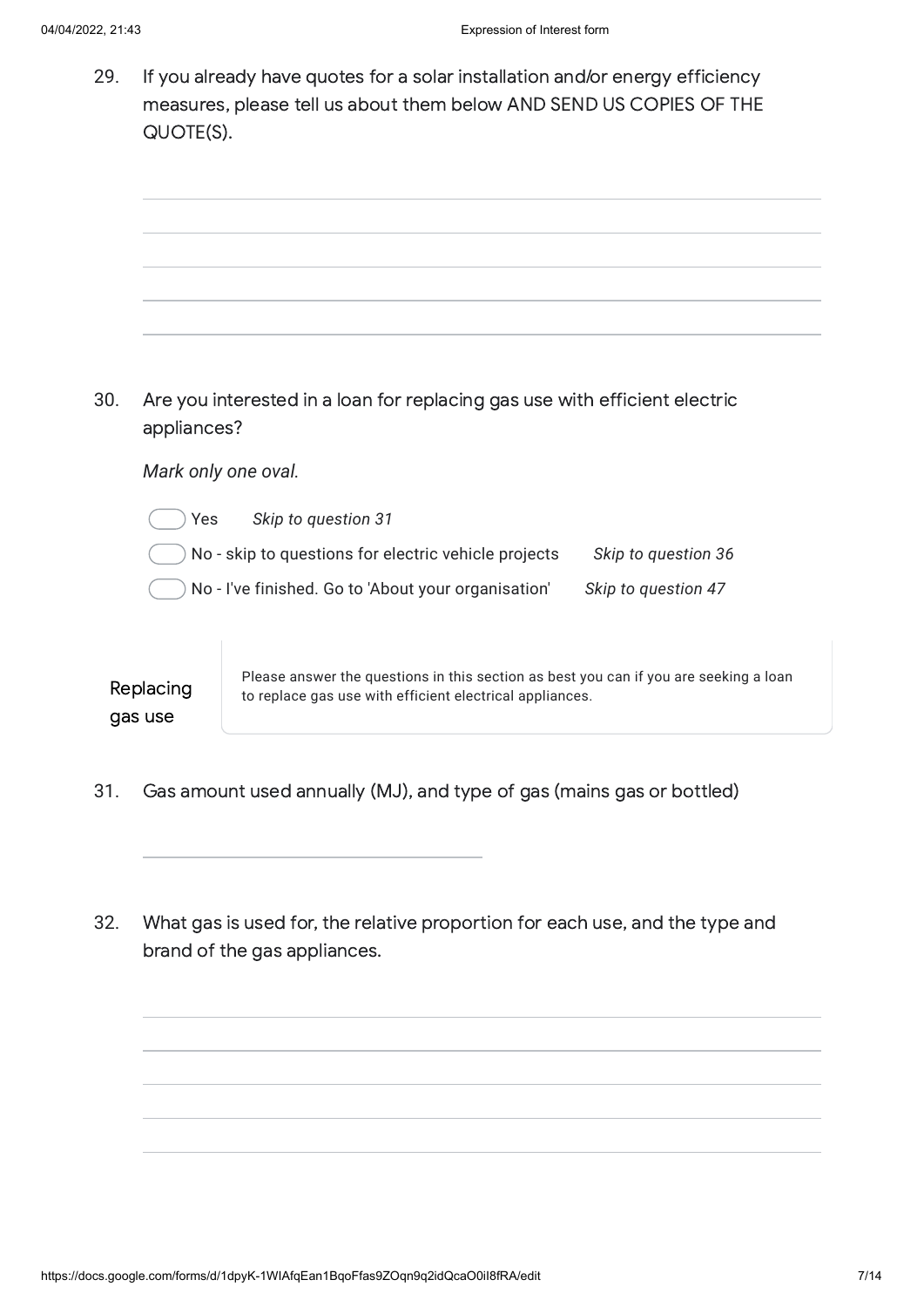| Gas provider, usage rates (\$/MJ), and supply charge<br>33. |  |
|-------------------------------------------------------------|--|
|-------------------------------------------------------------|--|

| 34. | Gas usage over last year<br>Enter details from your gas bills over the last year, showing quarterly/monthly usage at each rate and<br>the quarterly/monthly and annual totals for each. OR, please scan and send us copies of your bills over<br>the last year. Send scans to admin@corenafund.org.au |
|-----|-------------------------------------------------------------------------------------------------------------------------------------------------------------------------------------------------------------------------------------------------------------------------------------------------------|
|     |                                                                                                                                                                                                                                                                                                       |
| 35. | Are you interested in a loan to cover the cost difference between an EV and a<br>petrol vehicle?                                                                                                                                                                                                      |
|     | Mark only one oval.                                                                                                                                                                                                                                                                                   |
|     | Skip to question 36<br>Yes                                                                                                                                                                                                                                                                            |
|     | No - go back to Solar PV section<br>Skip to question 5                                                                                                                                                                                                                                                |
|     | No - I've finished. Go to 'About your organisation'<br>Skip to question 47                                                                                                                                                                                                                            |
|     |                                                                                                                                                                                                                                                                                                       |

36. Do you own or lease your vehicles?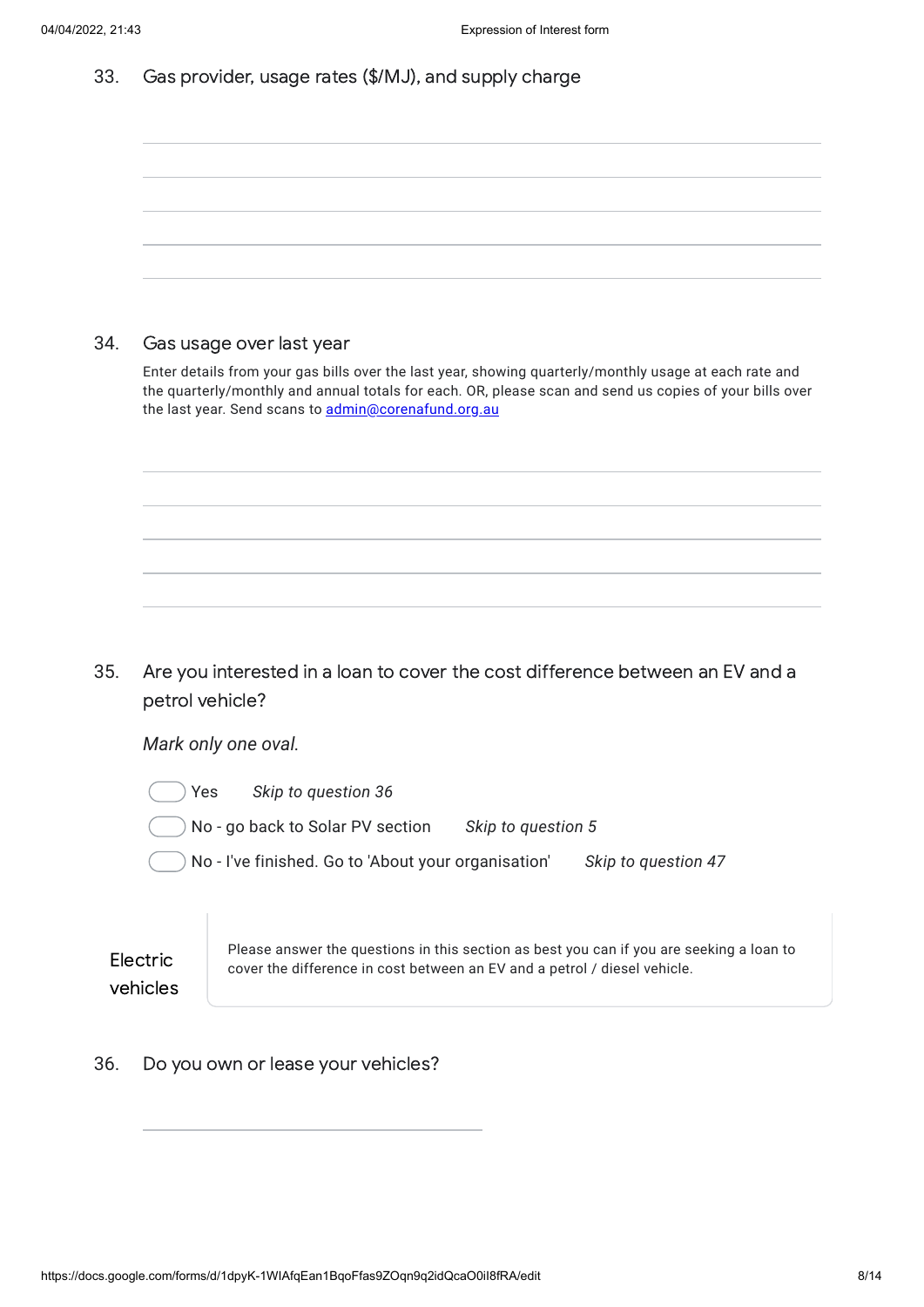37. Please enter the types of vehicles you use, what you use them for, the times of day they are typically in use, and the distances they normally travel in a day.

38. For each type of vehicle/use, please indicate how many kilometres it travels per year and the annual fuel cost.

39. What type of EV do you want to buy? If known, please state the name and model, the purchase cost, the battery capacity (in kWh), and the range of the vehicle (in km).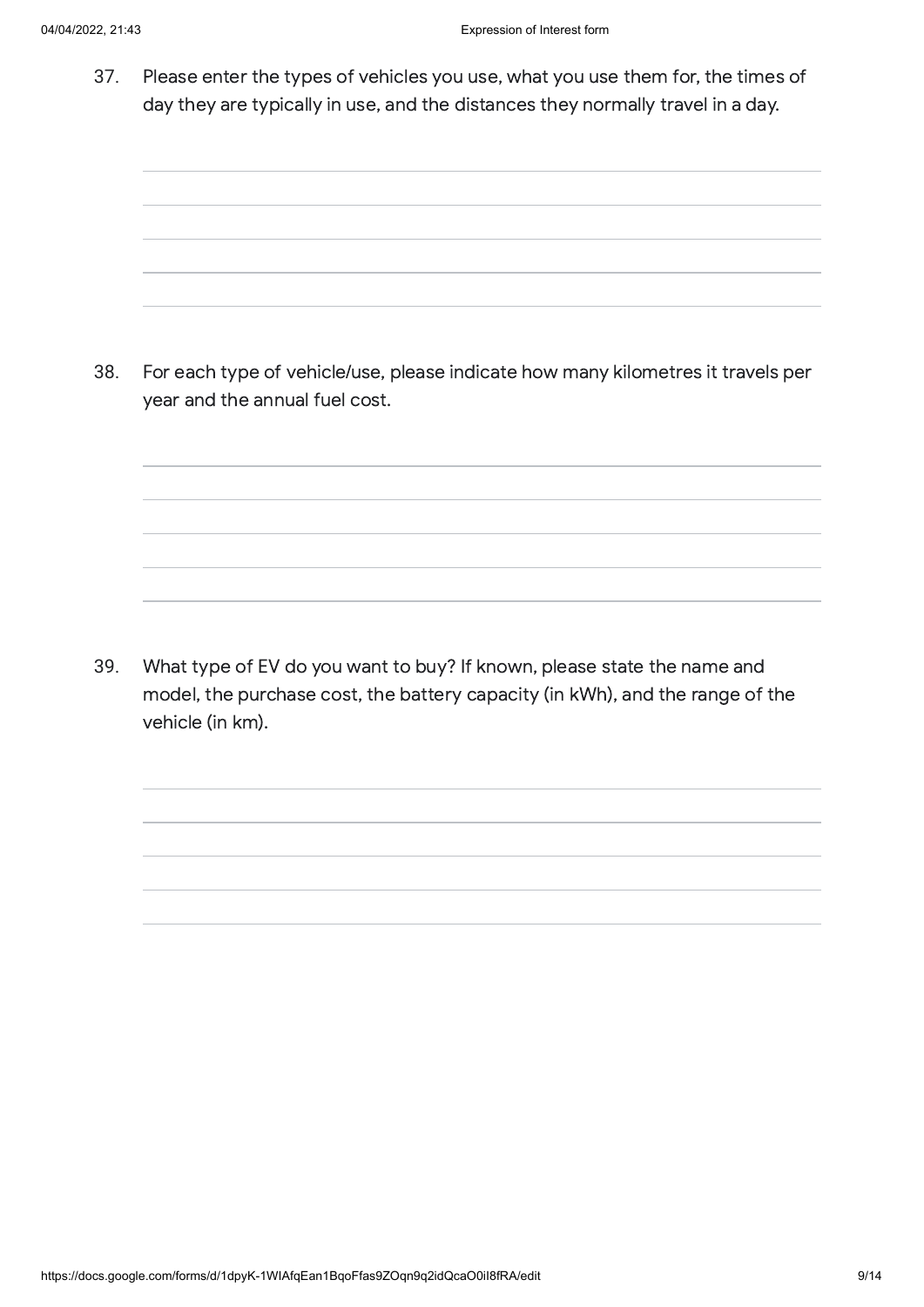40. How do you plan to charge the EV battery? For example, will you use slow overnight charging at your premises, charge at public fast-chargers, install a fast or semi-fast charger at your premises, or use a combination of methods? What percentage of charging is likely to be by each method?

- 41. If you expect to use public fast charging facilities at least some of the time, how much will that cost you (in c/kWh)?
- 42. If you expect to charge the EV at your own premises at least some of the time, please tell us your electricity retailer, how much you pay for electricity at peak, shoulder, and off-peak times (in c/kWh), and the time bands for each different rate.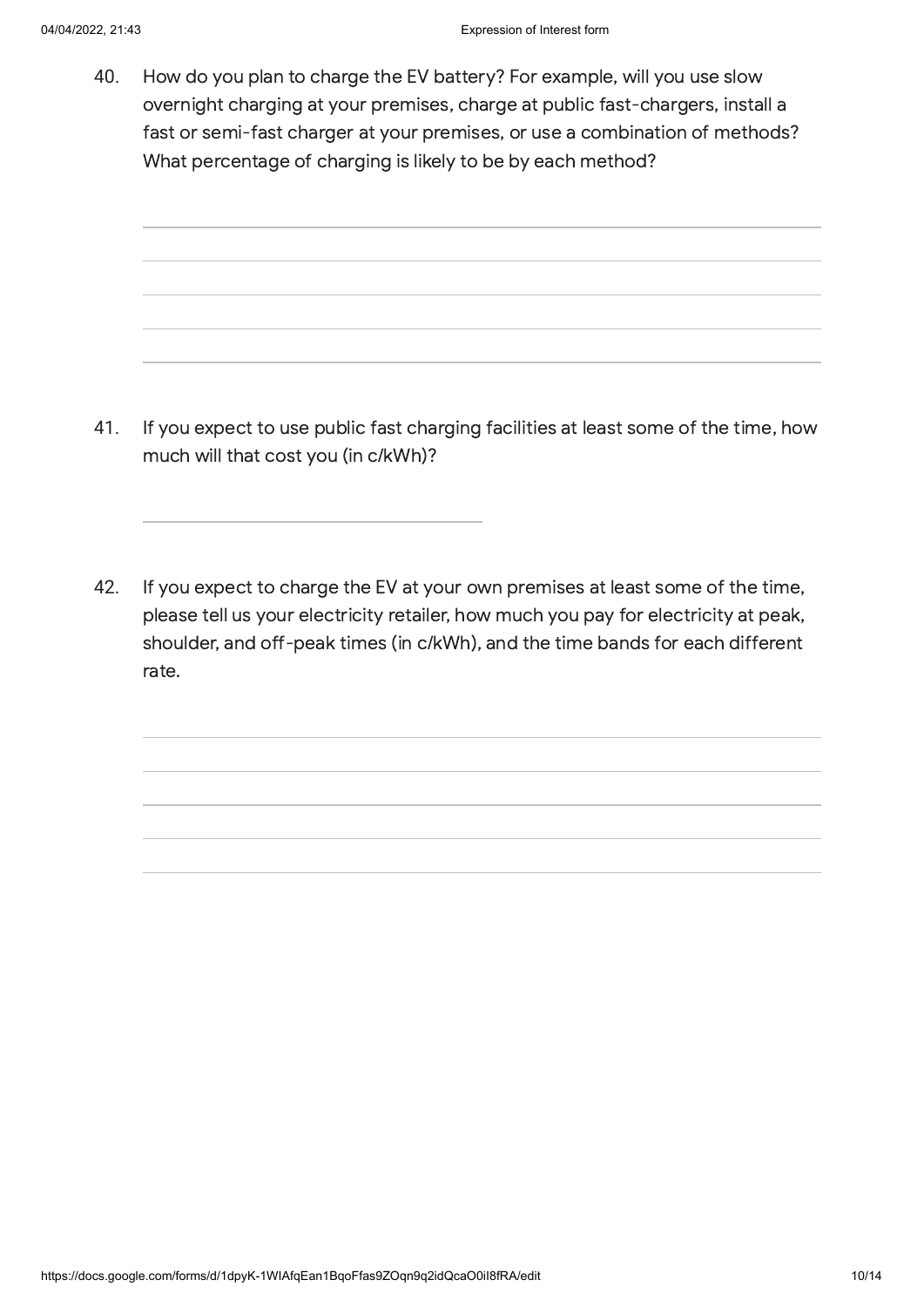43. Do you have solar installed at your premises? If so, please tell us the feed-in tariff rate (in c/kWh) you receive for export of excess solar generation. Please also indicate how much excess solar is produced (in kWh) in each part of the year - figures from your electricity bills or from a solar monitoring system if you have one. Or, if you prefer, please just send us a link to the solar monitoring data.

44. Will you be adding any extra electrical equipment to the EV? For example, if a van, will it be a refrigerated or non-refrigerated delivery van?

45. Is there anything else you want to tell us about your EV plans?

46. Have you finished entering all answers relevant to you?

*Mark only one oval.*

Yes - take me to 'About your organisation' *Skip to question 47*

- No go back to Solar PV section *Skip to question 5*
- No go back to the gas replacement section *Skip to question 31*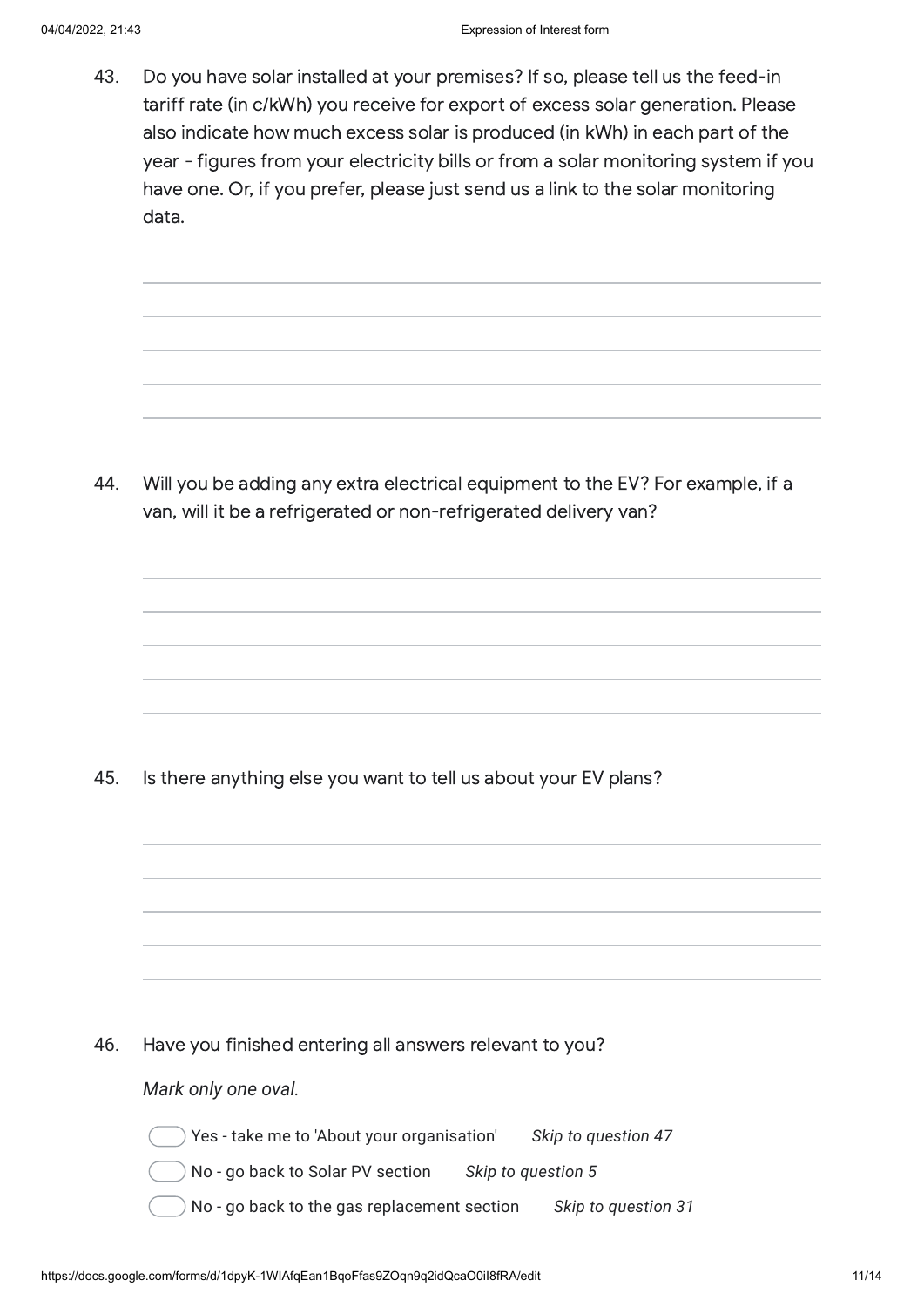About your organisation

- 47. Organisation name \*
- 48. Organisation ABN \*
- 49. Address of premises \*
- 50. Service or amenity \* Tell us about the benefits your organisation provides to the community
- 51. Website address \*
- 52. Facebook or blog address
- 53. Organisation type \* eg. incorporated non-profit organisation, for-profit entity, non-profit company, etc
- 54. Who will sign the loan agreement? \* Names and position of the 2 people who have authority to sign contracts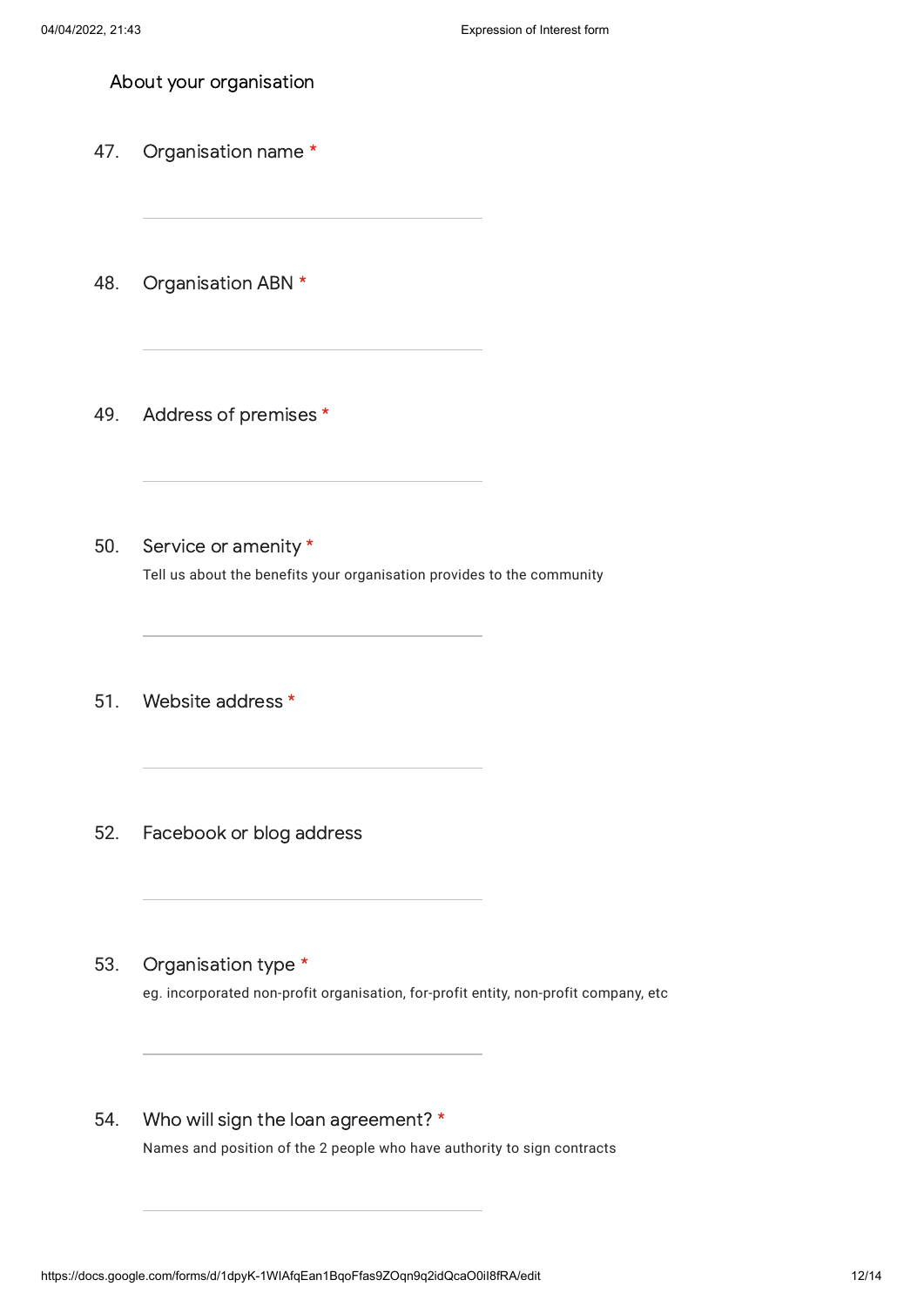55. Person filling in this EOI form \*

Enter name, phone, and role within organisation

- 56. Email address of person filling in this EOI form \*
- 57. How did you hear about CORENA?
- 58. Local liaison contact details

Is a member of CORENA or of a local environment group helping to organise this project? If so, please enter their name and email address.

59. Are you seeking full or part funding? \*

> If your organisation will be partly funding the project, indicate how much of the overall cost you will cover.

60. Are you registered for GST? \*

> If you are registered for GST and can temporarily cover the GST component until it is refunded to you, we will be able to raise the funding for your loan sooner than otherwise

## *Mark only one oval.*

No

Yes, and we will cover the GST component of the project cost

Yes, but we would like the CORENA loan to cover the GST component

Other: